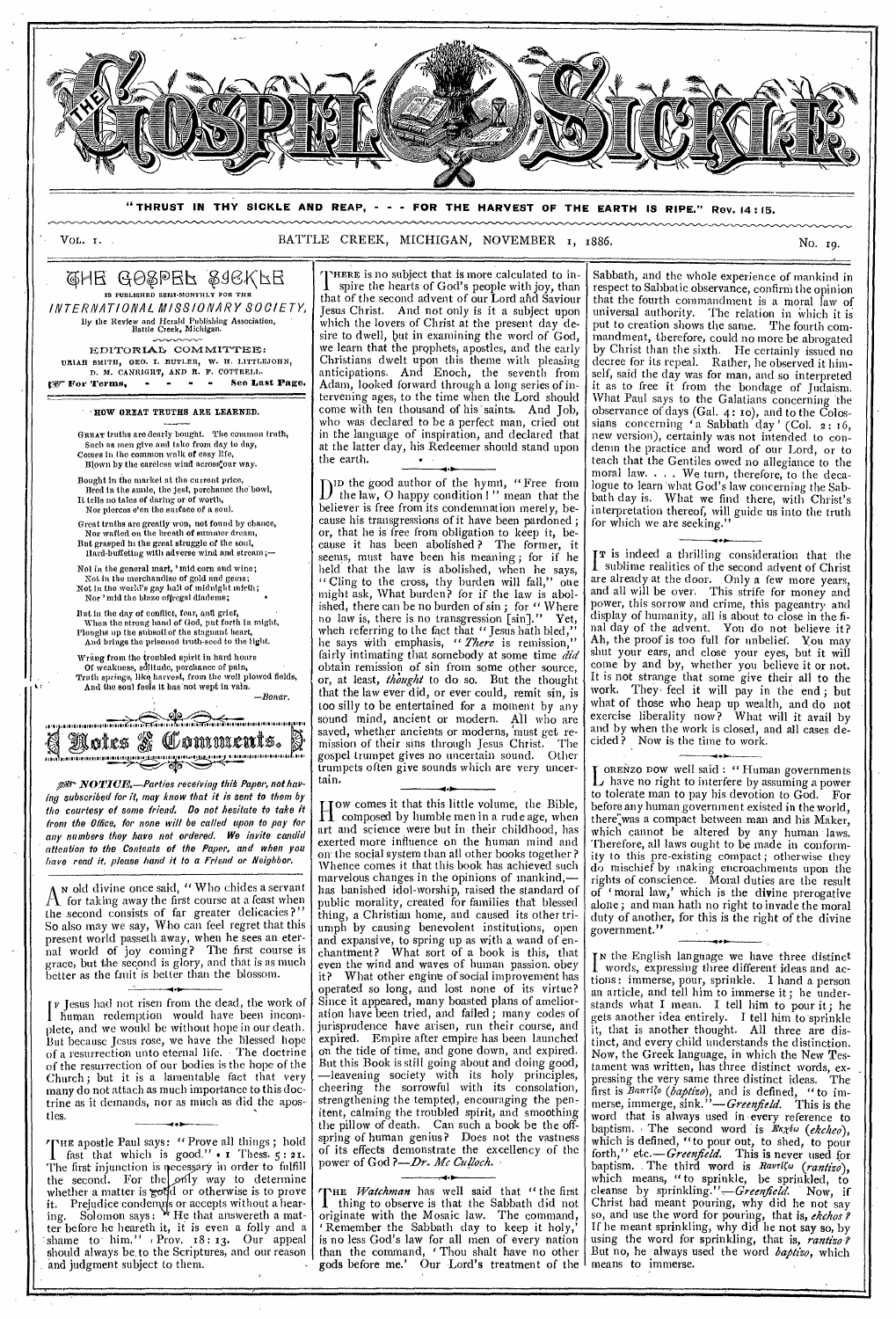



## BY U. SMITH.

IN our last article, the identity between the messages of Rev.  $x_4$ : 6, 7, and that of chapter  $x_0$  was shown. We now come to the point of chief We now come to the point of chief interest in the latter, which is found in verse  $7:$ "But in the clays of the voice of the seventh angel when he shall begin to sound, the mystery of God should be finished, as he bath declared to his servants the prophets." In connection with the previous verse, we here have the assertion that when prophetic time is "no longer," or when the prophetic periods come to an end, then the seventh angel begins to sound, and in the early days of that sounding the mystery of God is to be finished. But in Rev.  $r_1$ :  $r_5$ ,  $r_8$ , we have these wonderful announcements: "And the seventh angel sounded ; and there were great voices in heaven, saying, The kingdoms of this world are become the kingdoms of our Lord, and of his Christ; and he shall reign forever and ever. And the nations were angry, and thy wrath is come, and the time of the dead, that they should be judged." The sounding of the seventh trumpet, therefore, marks a momentous epoch for the world ; for then the everlasting reign of Christ is at hand. But that reign cannot commence till the investigative Judgment is passed, to determine who are to have part with Christ therein. The first part of the sounding of the seventh trumpet therefore covers the period of the investigative Judgment. But as already quoted from chapter ro, during the initial days of that angel's voice the mystery of God is to be finished.

It is now in order to inquire, What is the mys-<br>ry of God? and what is its finishing? The tery of God? and what is its finishing? Scriptures tell us very plainly what they mean by the "mystery of God," in the following passages: Eph.  $3:3-6:$  "How that by revelation he made known, unto me *the mystery* (as I wrote afore in few words ; whereby, when ye read, ye may understand my knowledge in the *mystery of Christ),*  which in other ages was not made known unto the sons of men, as it is now revealed unto his holy apostles and prophets by the Spirit; that the *Gentiles* should be *fellow heirs,* and of the same body, and *partakers of his promise in Christ by the gos-*In this passage the apostle refers doubtless to Gal. x : II, 12, written six years before, where we find him saying : " But I certify you, brethren, that the *gospel* which was preached of me is not after man. For I neither received it of man, neither was I taught it, but by the *revelation* of Jesus Christ." Again in Col. 1: 26-28, we read further: "Even the mystery which hath been hid from ages and from generations, but now is made manifest to his saints; to whom God would make known what is the riches of the glory of *this mystery* among the Gentiles, which js Christ in you, hope of glory.'

The " mystery of God" is thus clearly shown to be the work of salvation for fallen man through the gospel of Christ. It is that which unites Jews and Gentiles in one body as fellow heirs, having Christ in them the hope of glory. The finishing Christ in them the hope of glory. The finishing<br>of the mystery of God must therefore be the accomplishment, or finishing, of the work of the gospel among men. And when this is finished, mercy is no longer offered, probation no longer continues.

The. finishing of the mystery therefore signifies the concluding of two important branches of work pertaining to this dispensation; first, the priesthood of Christ, which closes with the last offer of mercy and the end of probation ; secondly, the preaching of the gospel to the inhabitants of the earth, which ceases with the final messages of warning. Rev. 14: 6-12.

This work of finishing the mystery of God is .not accomplished instantaneously, for " days " (years) are allotted to it ; but the time is brief, for the "days" only constitute the "beginning" of his sounding : " In the *days* of the voice of the seventh angel, when he shall *begin* to sound, the mystery of God should be finished." A period of time is therefore set apart to the finishing of

the work of mercy both in heaven and on earth. But this period coincides exactly with the cleansing of the Sanctuary, the investigative Judgment, during which the Ancient of days sits as Judge, and Christ accomplishes before him the grand conclusion of his mediatorial work. The 2300 days, as we have seen, ended in 1844. Then the temple was opened in heaven (Rev. x I : 19), the majestic scene of Dan. 7 : 9, to; was set in array, the investigative Judgment commenced, the seventh angel began his sounding, and the heavenly world entered upon the.solemn work of finishing the mystery of God, or bringing to a conclusion the work of salvation for lost men. wrath of God which follows this period of Judgment is at hand (Rev. II : r8); and angel voices wait to herald in tones of joy, loud as the sound of many waters, the transfer of earthly kingdoms to the authority of Jesus Christ our Lord. Then shall the heathen (the nations) be given him for an inheritance (Ps. 2 : 8), and thenceforward all judgment be committed unto the Son. John  $5:22.$ 

Thus the sounding of the trumpet of the seventh angel is the signal for the opening of the investigative Judgment in the Sanctuary on high. But care should be taken not to confound this trumpet with the "last trump," spoken of by Paul in I Cor.  $15:52$ . The trump of the seventh angel is indeed the last of its series, but the last only in that respect; and it commences to sound while probation still continues; for the early years of its sounding are allotted to the finishing of the mystery of God. Whereas the other, called also " the trump of  $God$ ," in  $t$  Thess.  $4:16$ , is the last that occurs in human history, and is not sounded till after the mystery of God is finished, or in other words, till after the investigative Judgment has passed, and every righteous person is accepted of the Father; for when that trump is heard, every one who has been accounted worthy of a part in the resurrection to eternal life, is in an instant made immortal. x Cor. 15 : 52.

So important an epoch is marked by the seventh trumpet that it will be a matter of interest to look at the events which transpire under its sounding, in chronological order. These, though not given in the prophecy (Rev. II : 15-19) consecutively, are nevertheless of such a nature that it will not be difficult to locate them in the order of their occurrence.

I. *The opening of the temple.* The most holy place of the temple, or tabernacle, in heaven is opened. We know that this takes place immediately on the sounding of the seventh trumpet ; for that trumpet commences to sound just as soon as prophetic time is no longer. Rev. ro : 6, 7. But at the end of the great period of 2300 days (Dan. 8 : r4), which marks the end of all prophetic time, the cleansing of the Sanctuary commences, which necessitates the opening of the most holy, and the entrance of the High Priest therein. Heb. 9 : 7, 25, 26. This is the place where our Lord finishes his priesthood, and where the Ahcient of days presides in the Judgment. Dan. 7 : 9, to.

*2. Finishing the mystery.* In the days (years) of the beginning of the voice of the seventh angel, the mystery of God, or the work of human probation, is finished. This, as we have seen, involves the closing up of the immense work of our High<br>Priest as mediator for all the world. It also re-Priest as mediator for all the world. quires the proclamation of the final warnings to mankind.

*3. judgment of the righteous.* The finishing of the priesthood of Christ thus at the tribunal of 'his Father, during this time, consists in making the atonement, that is, in looking over the cases of all those who have ever made a profession of the service of God, and blotting out and putting<br>away the sins of all the overcomers. This inaway the sins of all the overcomers. volves the judgment of all the righteous dead, with whom this work would naturally, perhaps necessarily, begin, opening with the case of Abel, the first to die, and closing with the living of the last generation only.

*4. The coronation of Christ.* When Christ finishes his work as priest, he is crowned king (Dan. 7 : 13, 14); and this coronation, and his assumption of the kingdom, is announced by the great voices in heaven, and by the adoration of the four and twenty elders. Rev. x : 15-17. When Christ begins his reign upon his own throne, he is invested by the Father with that power which Satan usurped from Adam the first. Micah 4 : 8. The reign of Christ, the second Adam, is to be the re-establishment of the empire of God in this

revolted province ; and this throne Christ takes just as soon as he has closed up his office of priestking, which he now occupies at his Father's right hand. Zech. 6: 12, 13; Rev. 3: 21.

*5. The anger of the nations.* The national con-5. The anger of the nations. The national condition of suspicion, jealousy, envy, fear, and anger, brought to view in verse 18, which is now a characteristic of nearly all the governments of the earth, commences soon after the seventh trumpet begins to sound. That commenced, as already noticed, in 1844; and the great monarchical earthquake in Europe, which occurred four years later, in 1848, when so many thrones were overturned, may well be taken as the first installment of the anger of the nations. That revolution threw them into a chronic state of disturbance and hostility, which has been increasing to the present day. The East India question, the Russian question, the Turkish question, the Egyptian question, the Franco-German question, Irish question, nihilism, socialism, communism, and dynamite, have mined all the Eastern world, till it already trembles with the first throes of a vast earthquake, which seems destined to This anger of the nations will reach its climax, when, under the impulse of unclean spirits, they gather to the battle of the great day of God Almighty. Rev. 16 : 13, 14 ; 19 : 19- 21.

6 *The wrath of God.* " And thy wrath is come," is another of the events announced to occur under the sounding of the seventh angel. This wrath comes down upon the wicked when Christ, having received them under his jurisdiction, after they have rejected the last offers of mercy, begins to rule them with the iron scepter of his justice. Ps. 2: 8, 9. This wrath consists of the seven last plagues. Rev.  $i \in I$  8, consists of the seven last plagues. Kev. 11:18,<br>
19; 14: 9-11; 15; 16; 19: 11-21.<br>
7. *The reward of the saints*. This is also men-

tioned in verse 18. The reward of the saints commences at the resurrection of the just. Luke commences at the resurrection of the just. :  $14$ ; Matt.  $16:27$ . It will be given in its fullness when they enter upon their final inheritance at the end of the thousand years. Matt.

25 : *8. The destruction of the wicked.* The time is come,. continues the prophecy, that "thou shouldst destroy them which destroy the earth." The final destruction of them that destroy (or, as the margin reads, " corrupt ") the earth is by the second death at the end of the one thousand years of Revelation zo. Rev. 20: 7-9.

The sounding of the seventh trumpet is therefore synchronous with the whole period of the Judgment of the great day. It commenced when the temple was opened in heaven, and the thrones were set for the investigative Judgment, at the end of the 2300 days in 1844; and it ends with the destruction of sin and sinners, root and branch, the arch deceiver and all his followers, in the lake of fire, at the end of the one thousand years.

WHAT WE FIND CONCERNING THE SABBATH AND SUNDAY DURING THE LIVES OF THE APOSTLES.

# BY G. I. BUTLER.

THE Acts of the Apostles is supposed to have been written over thirty years after the resurrection of Christ. They contain the principal historical facts of the apostolic church in the days when Christians had the greatest purity and most glorious success. It has been an invaluable treat-<br>ise to all Christians for eighteen centuries. In it ise to all Christians for eighteen centuries. is given a practical illustration of the principles of gospel religion, exemplified in the labors of all the apostles, and it is in this book that we obtain a view of their understanding of Christ's teaching; for they continued to teach and enforce what they had learned from him. They did not claim to originate new doctrines. They were to go " into all the world, and preach the gospel " that they had learned from Christ.

What was their attitude toward the Sabbath? Did they treat it as an existing institution, as sacred writers in the Old Testament treated it, and as Christ and they had done previous to the resurrection? Or, did they call the first day of the week the Sabbath, and enforce that as a new institution taking the place of the ancient Sabbath? Most certainly if Sunday did thus enter into the place of the creation Sabbath at the resurrection of Christ, the historical record of the first thirty years would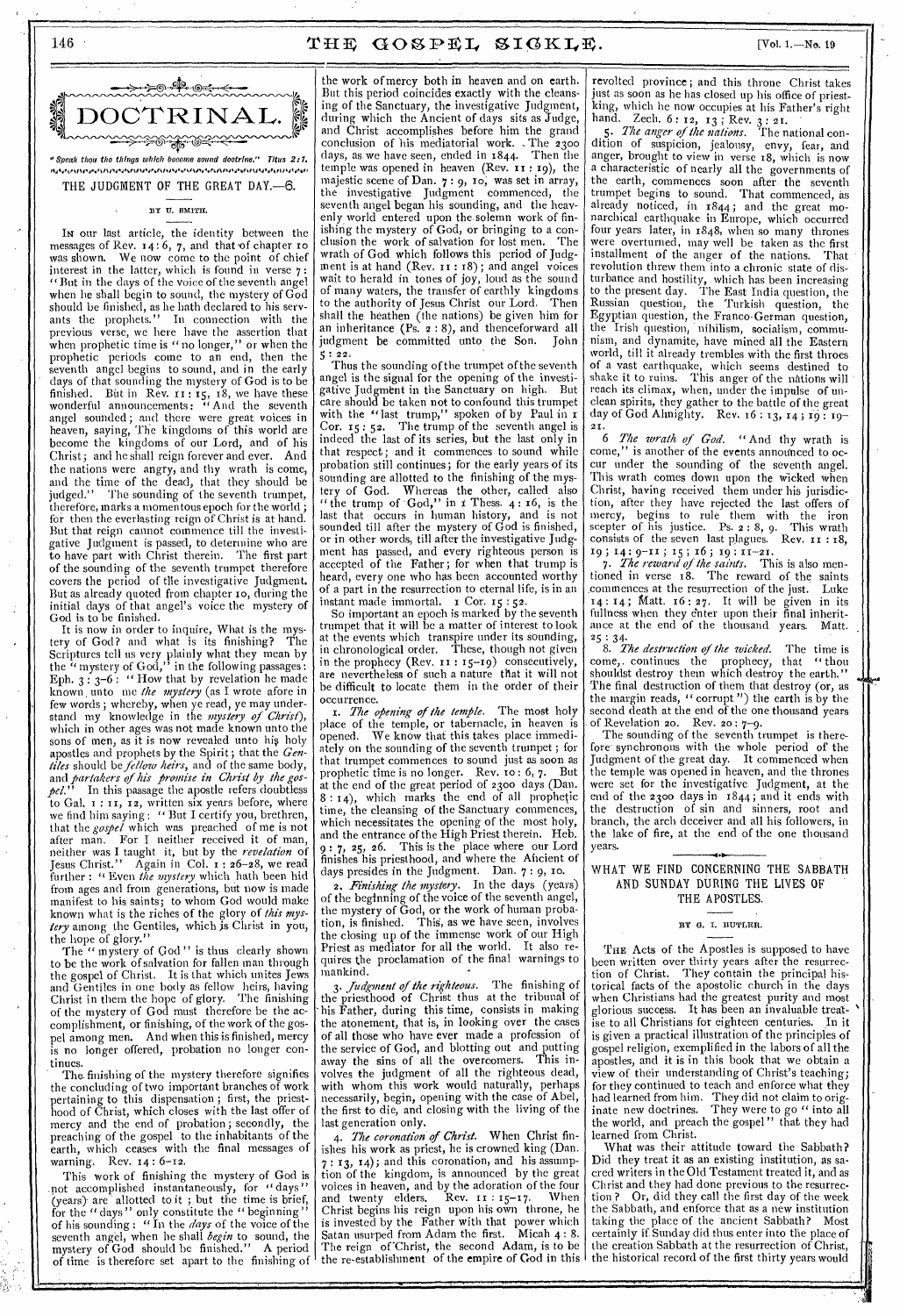# Nov. 1, 1886.]  $THE GOSPEL SIGKLE.$  1886.]

• give us many instances where this new Sabbath is mentioned, and it would narrate conflicts between the adherents of the new day and the old, and tell of the struggles it had to obtain its new position. We should have statements of the efforts made by leading men in the church, instructing the people concerning the importance of their keeping sacredly the new day, and have many references to it. We should have some command given concerning it, and plain statements of its binding obligation. Such was the case with other ordinances, doctrines, and requirements which came into force with the gospel dispensation. For example, we notice baptism ; Christ commands it. Matt.  $28:19$ ; Mark  $16:16$ . St. Peter does the same. Acts 2 : 38 ; 10 : 48. Many instances of its performance are given in which its mode and administration and necessity are intimated. Acts 8: 12, 36, 37; 16: 33; 22: 16; Rom.  $6: 3-5$ ; Col.  $2: 12$ , and many others. The Lord's supper was instituted by Christ himself, and commanded by divine authority. Matt. 26: 26-29; Mark 14: 22; Luke 22: 17; I Cor. II 20-26. So we might present many other illustrations of the same principle.

Do we find such illustrations of the obligation of Sunday-keeping? All its adherents claim that it originated with the Christian dispensation. Not a single command can be found for it, not an instance Where it was observed as a Sabbath, not a hint that Christ had bestowed upon it any sanctity. Indeed, it is mentioned only once in the whole book of Acts : "And we sailed away from Philippi after the days of unleavened bread, and came unto them to Troas in five days; where we abode seven days. And upon the first day of the week, when the disciples came together to break bread, Paul preached unto them, ready to depart on the morrow; and continued his speech until midnight. And there were many lights in the upper chamber, where they were gathered together. And there sat in a window a certain young man named Eutychus, being fallen into a deep sleep; and as Paul was long preaching, he sunk down with sleep, and fell down from the third loft, and was taken up dead. And Paul\_ went down, and fell on him, and embracing him said, Trouble not yourselves; for his life is in him. When he therefore was come up again, and had broken bread, and eaten, and talked a long while, even till break of day, so he departed. And they brought the young man alive, and were not a little comforted. And we went before to ship, and sailed unto Assos, there intending to take in Paul; for so he had appointed, minding himself to go afoot. And when he met with us at Assos, we took him in, and came to Mitylene." Chap. 20 : took him in, and came to Mitylene." Chap. 20:<br> $5^{-1}4$ . We give this narrative in full because this is considered by first-day observers as one of the strongest evidences in behalf of Sunday. This is the only instance given in the New Testament, where a religious meeting is said to have been held on the first day of the week.

We learn from this scripture and connection the following facts : This was a night meeting, ,''many lights" being necessary, as it continued till daybreak ; Eutychus falling out of the window about midnight, Paul went down and healed him, after which he continued to speaktill daylight, then departed on his journey to Assos, nineteen and a half miles distant, cutting across the peninsula; the ship, with Luke and his companions, had started at an earlier hour to go around this point of land, intending to take in Paul when he reached Assos. In this way Paul gained several hours in which he could speak to the disciples. To correctly understand, this narrative, it becomes important to ascertain whether this meeting occurred on what we now call Saturday night or on Sunday night. It is very easily shown that it must have been the former. We have already stated that in been the former. We have already stated that in the Bible reckoning of time the civil day commenced at the going down of the sun. "The menced at the going down of the sun. "The evening and the morning were the first day' (Gen.  $\tilde{i}$ ;  $\tilde{j}$ ), and the same statement is made of other days of the creation week also. The Bible is consistent with itself throughout on this subject, and it is impossible to find in it any other time for beginning the civil day. " From even unto even shall ye celebrate your sabbath." Lev. 23: 32. The Sabbath commenced at the same time as the other days. The evening began at the going down of the sun. "At even, when the sun did set." Mark 1 : 32.

No intelligent person will dispute the fact that the Jews, from time immemorial to the present I

day, have begun the civil day at the going down of the sun. The " Bible Dictionary " of the American Tract Society says, "The Hebrews began their day in the evening." We use Roman time, which came into vogue among Christians some centuries this side of the Christian era. What, then, must we conclude?—In order for this night meeting to have been on the first day of the week, it would be on what we call Saturday night, that<br>first day closing at sundown. These facts, then, first day closing at sundown. must follow : Paul traveled on foot to Assos, nineteen and one-half miles, during the' day-time of that Sunday; and Luke and his companions spent still more of the hours of that day in traveling to the same place by ship. This conclusion is inevitable from the record. It is so plain that a large number of first-day observers have felt compelled fo admit its truthfulness. Certainly they would not have done so if it were not a fact. We quote from a few of them as follows :—

Prof. H.' B. Hackett, D. D., Prof. of Biblical Literature in Newton Theological Institute, in his comment on Acts. 20, says: tute, in his comment on Acts. 20, "The Jews reckoned the day from evening to evening, and on that principle the evening of the first day of the week would be on Saturday evening. If Luke reckoned so here, as many commentators suppose, the apostle then waited for the expiration of the Jewish Sabbath, and held his last religious service with the brethren at Troas, at the beginning of the Christian Sabbath,  $i.e.,$ on Saturday evening, and consequently resumed his journey on Sunday morning." Prof. Hackett tries, however, to make it appear that Luke reckons according to the pagan method in this instance.

Dr. John Kitto says : "The evening of the first ay of the week would be our Saturday evening. If Luke reckoned so here, as many commentators suppose, the apostle then waited for the expiration of the Jewish Sabbath, and held his last religious service with the brethren at Troas, at the beginning of the Christian Sabbath, *i. e.,* on Saturday evening, and consequently resumed his journey on Sunday *morning."—Cyclopedia of Biblical Literature,* art. Lord's Day.

In Conybeare and Howson's "Life and Epistles of the Apostle Paul," it is said, speaking of this meeting, that " It was the evening which succeeded the Jewish Sabbath. On the Sunday morning the vessel was about to sail." And of the journey that day it says: " He [Paul] pursued his lonely road that Sunday afternoon in the spring among the oak woods and the streams of Ida."—Vol. 2, pp. 206, 209. Prof McGarvey, of the Disciple church, says : " I conclude, therefore, that the brethren met on the night after the Jewish Sabbath, which was still observed as a day of rest by all those who were Jews or Jewish proselytes; and considering this the beginning of the first day of the week, spent it in the manner above described. On Sunday morning Paul and his companions resumed their *journey."—Comment on Ads.* Other authors might be quoted; but let it be observed these are all writers who observe Sun-<br>day themselves. They would not make these adday themselves. They would not make these admissions unless their sense of truth required it. They express the fact that " many commentators" hold the same opinion. Prof. McGarvey admits that all the Jewish disciples and proselytes still regarded the Sabbath sacredly as a day of rest. That was in the year 59, some twenty-six years after the resurrection. According to the Bible chronology, all the apostles, Paul included, with all the companions of Christ, still regarded the seven thday Sabbath as sacred. Surely this is a good admission coming from a first-day commentator. These apostles of Christ had not learned, then, that another Sabbath had taken its place.

We see, therefore, that this scripture, which on the whole is regarded as the strongest text to be found in the Bible in behalf of Sunday, proves just the opposite from what it is cited to prove. This instance is really the second mention of the first day of the week we have seen thus far in the historical record, the day of Christ's resurrection being the first. Then some of the disciples walked fifteen miles. Here the great apostle to the Gentiles travels on foot nineteen and one-half miles; while his campanions travel still farther, on the ship. •It is surely strange that such instances should be thought to furnish evidence in behalf of the institution of a new Sabbath.

Should any desire to imitate apostolic example concerning Sunday, they should hold a meeting on Saturday night, and work in the light part of

the day; for this is precisely what Paul and his companions did.

# LOVING CHRIST'S APPEARING.

### BY E. BILLIARD.

THERE is no one event in which so much centers as the second coming of Christ to our earth. All the righteous dead that are now sleeping in their dusty beds are to come forth, the righteous living are to be changed, and both together ascend into the heavens to realize their long cherished hopes.

Some say we can know but little about the second coming of Christ, and absolutely nothing about the nearness of the event. Why is this statement made? The Scriptures abound with testimony relative to both the certainty and the nearness of this great event. When Christ was here on earth the first time, he gave instruction to the people, especially his disciples, that reached clear down through the ages, to the close of time. He said to his disciples just before he left them to ascend to his Father, " I go to prepare a place for you. And if I go and prepare a place for you. I And if I go and prepare a place for you, I will come again, and receive you unto myself; that where  $\Gamma$  am, there ye may be also." John that where  $\tilde{\mathbf{I}}$  am, there ye may be also." John  $\mathbf{I4}: \mathbf{2}, \mathbf{3}.$  The promise is positive and definite, and will certainly be fulfilled. The disciples loved  $14:2$ , 3. The promise is po and will certainly be fulfilled. their Lord, and shortly after, when they were made to realize the meaning of the words,  $\cdot \cdot$  I go to prepare a place for you," their hearts were very sad. He promised at this time to send them the Holy<br>He promised at this time to send them the Holy<br>Ghost. This was to be their comforter until they This was to be their comforter until they should 'again be taken into his presence and enter the mansions he was going to prepare for them.

While they were steadily watching the disappearing form of the one they so much loved, two angels were sent to renew the promise that he had made them, and to instruct them also as to the manner of his coming : "And while they looked steadfastly toward' heaven as he went up, behold, two men stood by them in white apparel ; which also said, Ye men of Galilee, why stand ye gazing up into heaven ? This same Jesus, which is taken up from you into heaven, shall so come in like manner as ye have seen him go into heaven." Acts 1: 10, 11. If those same disciples, who sadly gazed upon their disappearing Lord were here on earth to-day, what would be a greater source of rejoicing than the news that he was soon to come again, just as they had seen him go away ?

There is no truer test that we do not love Christ, and are not led by the Spirit, than that we do not desire to see him, and do not like to hear about his coming. People do not feel easy in the presence of strangers; they care but little for a visit from one with whom they are entirely unacquainted. But how anxiously we look forward to the time when a much loved friend is to yisit us a special preparation is made for their reception, and every arrangement that lies in our power, that their visit may be a pleasant one. No better evidence could be given that we love them than the desire to be in their presence. Just so it is in respect to Christ's second coming. If we do not love to to Christ's second coming. If we do not love to hear about it, if the thought that he is soon to come awakens a fear, a dread, within us, then we,can rest assured that we do not love him, and are not prepared to meet him; that we are not acquainted with him, and do not desire his presence.

Bible writers speak of his coming in language highly expressive of joy and hope: "Looking for that blessed hope, and the glorious appearing of<br>the great God and our Saviour Tesus Christ." Tithe great God and our Saviour Jesus Christ." Titus  $\frac{3}{2}$ : 13. "That the trial of your faith, being much more precious than of gold that perisheth, though it be tried with fire, might be found unto praise and honor and glory at the appearing of Jesus Christ; whom having not seen, ye *love;* in whom, though now ye see him not, yet believing, ye rejoice with joy unspeakable and full of glory."  $x = P$ <sub>r</sub> Pet.  $x = 7, 8$ .

Yes, those who love Christ will believe and rejoice in his second coming. They will, according to his express command, watch every token of their coming Lord. Mark  $13:35-37$ . He promised that signs should precede his coming (Matt. 24 : 29), and then said that when these had been given, they should lift up their heads and rejoice.

Reader, these signs have all appeared in the heavens, and are chronicled upon the pages of history as supernatural events of a remarkable character. Certainly the time has come to rejoice in the blessed hope of Christ's soon coming.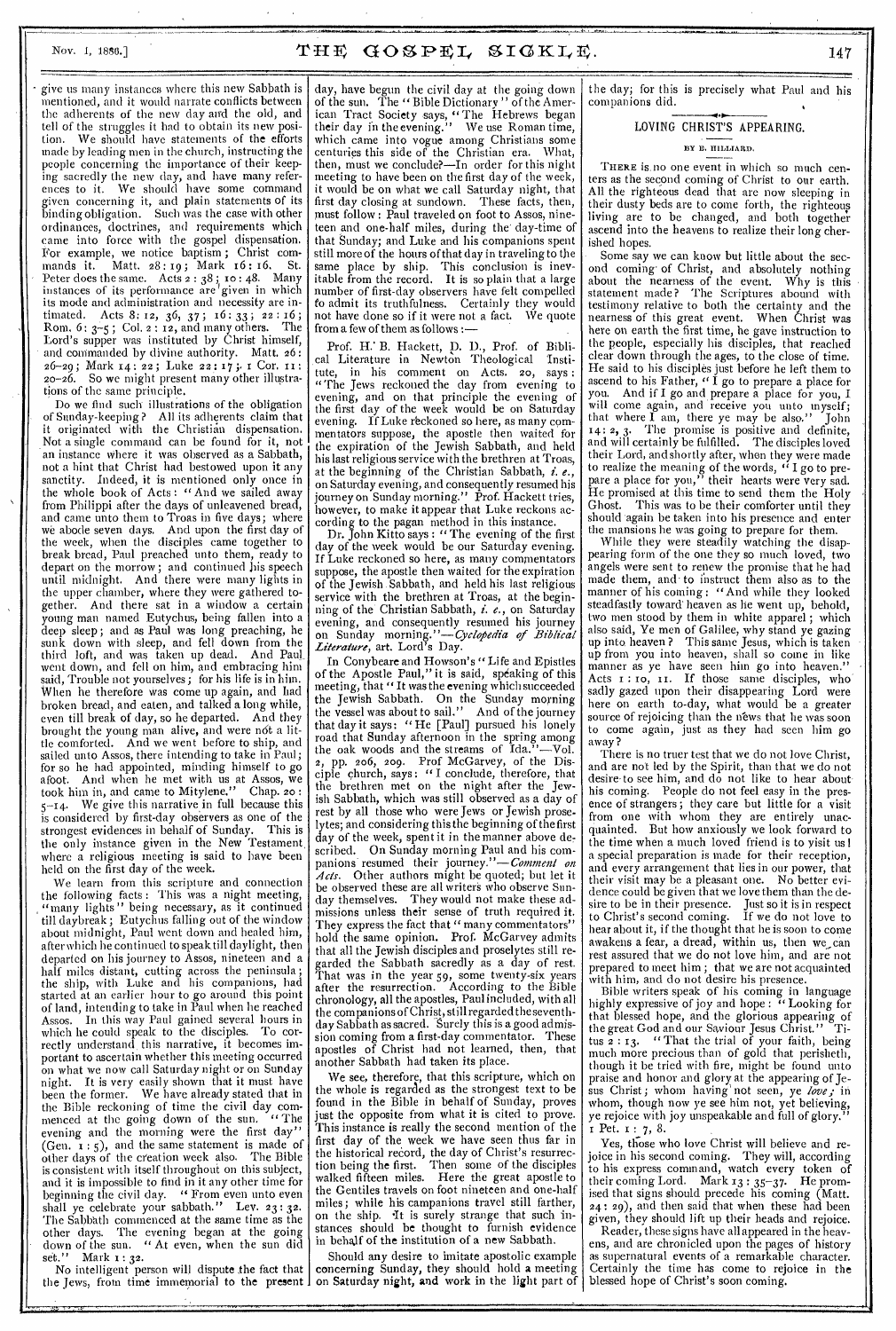# 148 THE GOSPEL SIGKLE.  $V = V + V$



BATTLE CREEK, MICH., NOVEMBER 1, 1886.

#### ..... , ,,,,,,, *,,,,,,,,,,,,,, ,,,,,,,* ,,,,,, ONLY THE COVERS LEFT.

Tue following anecdote illustrates most strikingly what many of the modern clergy are doing for the Bible. When a text does not suit them, they can often find what is, to their own minds at least, a very plausible way of discarding it ; or, if they cannot quite do that, they change it over.to suit their own feelings or prejudices ; just as it way lately declared in a religious paper that when Christ told his disciples that they should wash one another's feet, he meant that they should black one another's boots. Some throw away the entire Old Testament, on the ground that we have outgrown that. Others, for the same reason, throw away the Gospels, as all they record took place before the day of Pentecost, where they place the opening of the new dispensation. Some throw away the Revelation, on the ground that it is a sealed book, and boldly take the ground that the apostles were mistaken in this or that utterance which they cannot understand. Thus there isn't much of anything left of the blessed Bible but the covers. The *Canadian Baptist* has the following telling anecdote on this point  $:=$ 

"Mr. Moody tells a pithy story of a young man who held out a book to his pastor, saying, 'Here's your Bible,' and turning the leaves, showed him the volume with many books cut out altogether, and hardly a whole page among those that were left. `Why, what do yon mean ?' asked the doctor of divinity ; ` that is not my Bible.' Yes, it is,' was the reply ; 'I have followed your preaching for ten years, and whenever you have discredited a book or verse or explained it away as uninspired or mythical, I have cut it out ; and this is what is left of your Bible.' 'Let me have it,' said the pastor. ` Oh, no,' said the young man instantly, 'I am going to hang on to the covers anyhow." U.S.

#### IP IS THIS THE PROMISED MESSAGE?

A MOST solemn message is being proclaimed to the world. It is a message of warning, and is designed to prepare the people of God for the close of probation, the Judgment, and the coming of Christ. This is what the bearers of the message claim as the work to which they are called. The question of absorbing interest to every person is, Is this message genuine ? Is it from heaven ? Such a message is found in prophecy. Rev. 14 : 9-12. Has the time come for its fulfillment ? If the time has come, the message is in the world ; for God will not fail to fulfill his promises, when they become due. And as there is but one movement in the world that claims to be this last warning, if prophecy shows that the time has come, the present movement is the genuine, heaven-sent message.

,The great lines of prophecy are so far fulfilled that the intelligent believer can say without a doubt that we are in the last days. The four great kingdoms of Dan. 2 and 7 are all fulfilled, except the closing event -the coming of the everlasting kingdom. The signs of the advent as given by the Lord himself, have been fulfilled to the point where he declares his coming to be at the doors. The present state of the churches and the world answers the description given of the last days. All these things combine to show with certainty that we are in the last days. Then, if this is the case, it is time that the advent messages should be in the world ; and that which claims to be the last warning is genuine.

Can this be true ?-It certainly is. God is speaking to us in this message. Let us hear. " Surely the Lord God will do nothing, but he revealeth his secrets to his servants the prophets. The lion bath roared, who will not fear ? The Lord God hath spoken, who can<br>but prophesy ?" Amos 3: 7, 8. R. F. C. but prophesy ?" Amos 3:7, 8.

#### THE REASONS WHY.

WE are frequently asked what use there is in preaching the sleep of the dead, the destruction of the wicked, etc., even granting that our views on this subject are correct. What good will it do ? Is it

worth while to make divisions upon mere theoretical doctrines ? We reply that we preach these doctrines-1. Because they are true ; and it is through the truth that we are to be sanctified, and not through error. John 17 : 17 ; 8 : 82 ; 2 Thess. 2 : 13.

\_2. Because the word of God teaches them, and we are commanded: "Preach the word." 2 Tim. 4 : 2.

S. Because these doctrines commend themselves to the reason, judgment, and conscience of men, to which we are to appeal. Isa. 1 : 18 ; 1 Cor. 11 : 13 ; 2 Cor.  $4:2.$ 

4. Because the opposite of these truths ; namely, the immortality of the soul, the conscious state of the dead, and eternal torment of the wicked, is a virtual repetition of one of Satan's earliest falsehoods. (See Gen. 3 : 1-5.)

5. Because the absurdity of the doctrine of an endless hell, has driven thousands into Universalism.

6. Because the unreasonableness and injustice of eternal torment have driven tens of thousands into infidelity.

7. Because the doctrine of immortality of the soul is the very corner-stone and foundatiou of Spiritualism.

8. Because the preaching of the horrors of a neverending hell, does not, as it is claimed, drive men to love God, as daily observation shows.

9. Because the preaching of the truth concerning the just punishment which God will inflict upon the sinner, does win multitudes, from skepticism to faith in the Bible, and to embrace Christianity, as we are able to testify.

10. Because the principles of interpretation adopted to sustain these doctrines, compel men to make the Bible mean just the opposite of what it plainly says. Thus, when the word of God says man is mortal, Job 4 : 17, it means that he is immortal ; to die means to live ; to fall asleep, means to wake up ; to know nothing, Reel. 9 : 5, means to know everything ; to go into the grave, Eccl. 9:10, means to go to heaven; to perish, John 3 : 16, means to preserve eternally ; to destroy, 2 Pet. 2 : 12, is to render indestructible ; to be burned up, Mal. 4: 1, is to be made a living salamander ; the lake of fire, Rev. 21 : 8, means a guilty conscience, etc.

With such teaching as this it is no wonder that the mass of the people are turning away from the Bible as a dark book. God in his mercy to men is lifting this cloud of error, and is causing the light of truth to shine upon the doctrines of his holy word. We rejoice for the consolation, and feel like proclaiming it to all around. around.  $\qquad \qquad \bullet$   $\qquad \qquad$  D. M. C.

# THE SAINTS' INHERITANCE. $-10$ .

DESCRIPTION OF THE KINGDOM. "Oh I the transporting; rapturous scene That rises to my sight! Sweet fields arrayed in living green, And rivers of delight."

HUMAN language is hardly adequate to the task of setting forth the glories of the better land ; for, as St. Paul says, "Eye bath not seen, nor ear heard, neither have entered into the heart of man, the things which God bath prepared for them that love him ; but God hath revealed them unto us by his Spirit. Cor. 2 : 9, 10. While here, our view of future things is "through a glass darkly; but then, face to face." Cor. 13 : 12. As a person looking through a darkened glass at the broad sun may get a correct outline of its disc, and yet not behold its resplendent glory, so we, by giving heed to those things which God has "revealed by his Spirit," may get a view of that glorious kingdom, and yet have but little actual conception of that glory which can be better felt than told.

St. Peter says, "We, according to His promise, look<br>or new heavens and a new earth." 2 Pet. 3:13. for new heavens and a new earth." From this promise recorded by Isaiah, the apostle reasons that the present heavens and earth are to be melted, and the works which are therein (the drosssin) to be burned up. The psalmist David probably referred to the same when he said, "Yea, all of them shall wax old like a garment; as a vesture shalt thou change them, and they shall be changed." Ps. 102: change them, and they shall be changed." 26.

In his discourse on the day of Pentecost, St. Peter speaks of Christ's second coming as "the times of restitution of all things." Acts 3:21. St. John, while in vision on the isle of Patmos, heard a voice from Him which sat upon the throne, which said, "Behold, I make all things new." David doubtless had a view of the same when he spake of the Lord's *renewing* the face of the earth." Ps. 104 : 30.

We will notice the testimony of Isaiah, from which

St. Peter has drawn his conclusions : "For, behold, I create new heavens and a new earth; and the former shall not be remembered, nor come into mind." Isaiah 65:17. Here is the very promise to which St. Peter calls our attention. We are interested in the description this ancient prophet gives of the new earth : ' will rejoice in Jerusalem, and joy in my people ; and the voice of weeping shall no more be heard in her, nor the voice of crying." Verse 19. This agrees with St. John's view of the matter: "God shall wipe away all tears from their eyes." Rev. 21:4. As expressed by the poet,-

# " His own soft hand shall wipe the tears From every weeping eye."

When this is accomplished, the people will not still be left with sadness in their hearts. Nay, verily, for, "What God doeth, he doeth forever." The Lord wipes away tears by removing forever from among his people every cause of grief. When our Saviour tells us that God shall wipe away all tears, he immediately assigns the reason : "And there shall be no more death, neither shall there be any more pain." Rev. 21 :  $4.$  Yes,  $-$ 

# "Pains, and groans, and griefs, and fears,<br>And *death* itself shall die."

But Isaiah continues his description : "There shall be no more thence an infant of days, nor an old man that bath not filled his days ; for the child shall die a hundred years old ; but the sinner being a hundred years old shall be accursed." Isa. 65 : 20. "No more *thence,"*  from the time the new-earth state is brought in, "an infant of days [a short-lived child], nor an old man that bath not filled his days [premature old age]." The latter clause speaks of death, and cannot therefore apply in the new earth ; for St. John says of that state, "There shall be no more death." The death, then, must apply to what transpires just as that state is being ushered in. The fire that purifies the earth is called by St. Peter, the "perdition of ungodly men." It is the sinner that then dies the second death. His age will not save him. Being a hundred years old, he shall nevertheless be accursed.

In those early ages of our world, when men attained to eight and nine hundred years, one who lived to be one hundred years old, was, comparatively speaking, only a child. Such a one, dying in sin, raised from the dead at the end of the thousand years, shares equally the fate of the hundred-year-old sinner of later agesthey both die the second death. The righteous only remain and enter upon the new-earth state, in which there is no death, but eternal youth, so that indeed in that state there can "be no more *thence* an infant of days, nor an old man that hath not filled his days."

" And they shall build houses, and inhabit them ; and they shall plant vineyards, and eat the fruit of them. They shall not build, and another inhabit ; they shall not plant, and another eat." Isa. 65:21,<br>22. Some object saying Can it be that the saints will Some object, saying, Can it be that the saints will build and plant in the new earth ? It says so. Where will you apply the testimony, if you attempt to refer it to the present state ? Where is the man of whom it can be said that he shall not build, and another inhabit ? Men here spend their whole lives fitting up an inheritance to their taste, and just as they pronounce it fitted to their mind, they find themselves old men, and die and leave it to others.

"For as the days of a tree are the days of my people, and mine elect shall long enjoy the work of their hands." Verse 22. As the days of what tree ? I reply, The tree of life. So reads the Septuagint. If that be the tree referred to, then they will live forever ; for God drove Adam out of the garden, lest he should put forth his hand and eat of the tree of life and live forever. Gen. 3 : 22. In another testimony the Lord says, " With long life will I satisfy him, and show him my salvation." Ps. 91 : 16. How long a life would it require to satisfy a man? If his body was racked with disease, and his life made bitter by disappointment and sorrow, lie might perhaps come to a point where he could say,  $\tilde{I}$  have lived long enough, I want to die; but if he was surrounded (as the saints will be) with everything that tended to his comfort and happiness, in a state where there was no death, no sorrow, no pain, no tears, would he be.satisfied with anything short of eternal life ? I think not.

In the testimony of Isa. 65 : 23, 24, the prophet shows God's willingness to answer and to do for his people, and that in that time the labor of their hands shall prosper and not be brought forth for trouble. In the next verse the prophet speaks of the animals in that state : "The wolf and the lamb shall feed together, and the lion shall eat straw like the bullock ;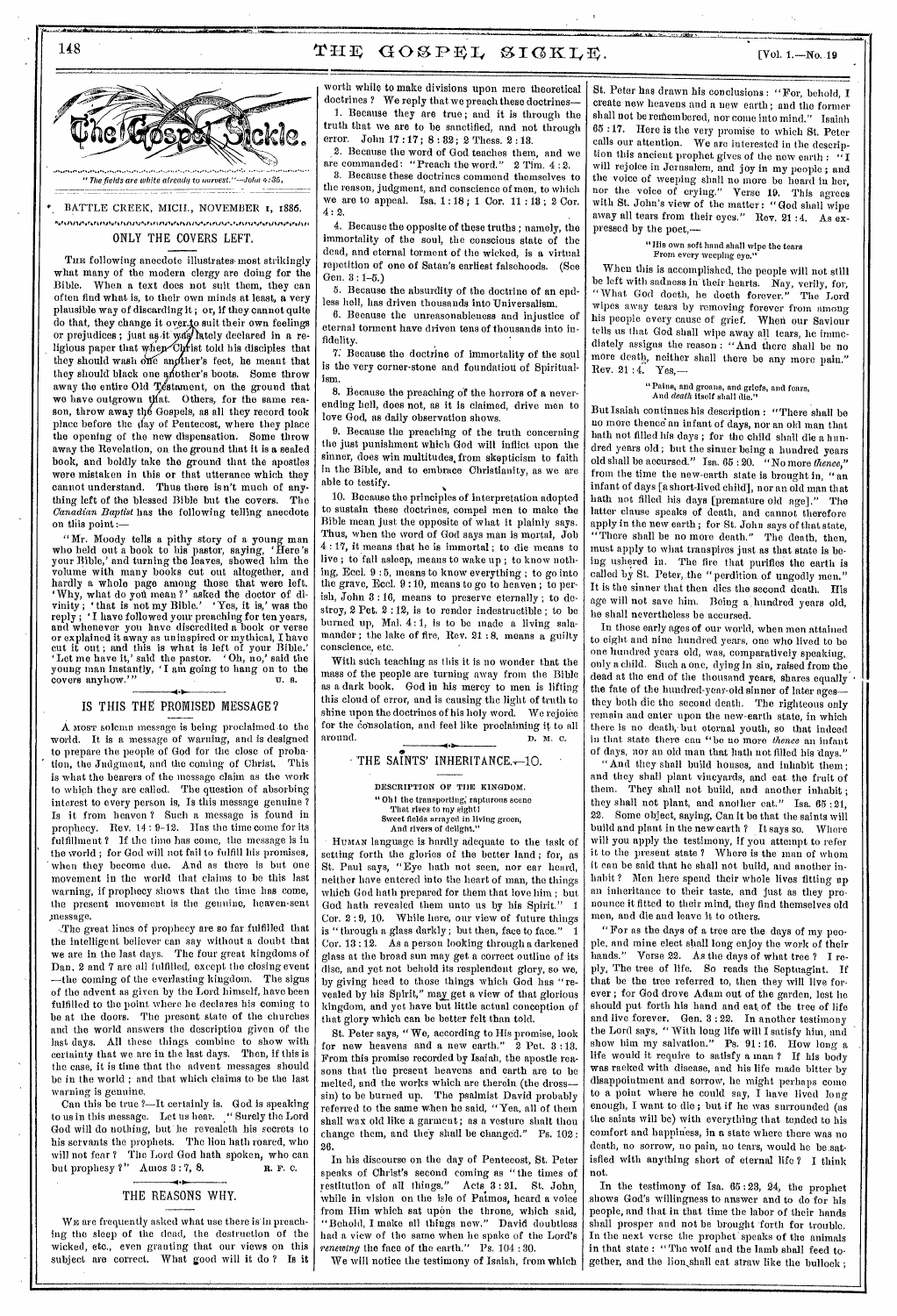# Nov. 1, 1888.]  $T \boxplus \boxplus$   $G \odot \textcircled{S} \text{PEL}$ ,  $S \text{IGKL} \boxplus$ .  $149$

and dust shall be the serpent's meat." Verse 25. This can only apply in a state where the ferocious dispositions of the wolf and lion have been changed. But, you ask, can the above apply in the kingdom of God ? Are the saints to eat there ?-Yes. Christ ate after his resurrection. If Christ ate, why may not the saints ? They are to be like him. 1 John 3:1, 2,

Angels appeared to Lot, and ate of the food he prepared. David says of the Israelites, "Man did eat angel's food." The resurrected saints are to be as The resurrected saints are to be as angels. Luke 21 :36. But our Lord has declared that the saints will eat in the kingdom. "And I appoint unto you a kingdom, as my Father bath appointed unto me; that ye may eat and drink at my table in my kingdom, and sit on thrones judging the twelve tribes of Israel." Luke 22 : 29, 30. Again, "Blessed are those servants whom the Lord when he cometh shall find watching ; verily I say unto you, that he shall gird himself, and make them to sit down to meat, and will come forth and serve them." Luke 12 :87. But, you may say, I did not think there were to be beasts in the kingdom of God. If the kingdom of God is to be a restitution to the primeval state, there will be beasts there. In Eden, the Lord gave man "dominion over the fish of the sea, and over the fowl of the air, and over the cattle, and over all the earth, and over every creeping thing that creepeth upon the earth." Gen. 1 :26. And Micah testifies concerning Christ: "And thou, 0 tower of the flock, the stronghold of the daughter of Zion, unto thee shall it come, even the first dominion." Micah 4 : 8. If the first dominion is given to the saints, then they will have dominion over beasts as well as the earth. That the dominion to be given to Christ is the dominion of the earth, is confirmed by the testimony of David : "He shall have dominion also from sea to sea, and from the river unto the ends of the earth." Ps. 72 : 8. His testimony shows that there will be beasts in that renewed state. After speaking of beasts, etc., he says, "Thou hidest thy face, they are troubled ; thou takest away their breath, they die, and return to their dust. Thou sendest forth thy Spirit, they are created ; and thou *renewest*  the face of the earth." Ps. 104 :29; 30. The prophet Isaiah, in the eleventh chapter of his prophecy, speaks from verses 1-5 of the "rod out of the stem of Jesse," in such a manner as to show that he does not refer to any earthly monarch ; for they have no way of judg-, ing but "after the sight of the eyes," nor to reprove, except " after ihe hearing of the ears." This personage is also the one who is to slay the wicked with his breath. What follows in verses 6-9, is after he has thus slain the wicked, and refers to Christ's kingdom : "The wolf also shall dwell with the lamb, and the leopard.shall lie down with the kid ; and the calf and the young lion and the falling together ; and a little Child shall lead them. And the cow and the bear shall feed ; their young ones shall lie down together ; and the lion shall eat straw like the ox. And the sucking child shall play on the hole of the asp, and the weaned child shall put his hand on the cockatrice's [margin, adder's] den."

Here, again, we have a description of a state when the evil dispositions of the beasts are taken away, when the mode of their living even is changed : "They shall not hurt nor destroy in all my holy mountain." This is after Christ comes and subdues This is after Christ comes and subdues all his foes.

> "Then bears and wolves, no longer wild, Obey the leading of a child; And dust shall be the serpent's meat, The lions with tho oxen eat."

Those who deny the application of Isaiah's testimony to the new-earth state, claim that it is fulfilled in this world. They say the text has a hidden meaning ; that these beasts,—the wolf, lion, kid, and lamb are used to represent men with different dispositions, whose hearts are softened and subdued by the ameliorating influence of the gospel. The text, they say, is fulfilled when a man with a wolfish or lion-like disposition is converted, and brought into the fold of Christ, and with the lambs (Christians) feeds on. the heavenly manna. We object to this application. First, when a man with a wolfish or lion-like disposition is converted, he is no longer a wolf or lion, but a lamb ; and so in the sequel those who make the above application of the text will simply have two lambs feeding together, instead of a lion and a lamb. To carry out their application, it would be necessary to claim that men with unchanged hearts and lives are brought into the church, and fed on heavenly manna. Secondly, it is positively stated in Isaiah 56 : 7-25, that such a state of things will exist in the new earth. Allowing these

testimonies a literal application, a glorious scene is portrayed to our mind when the curse is removed, and the " fear of man " (Gen. 9 : 2) is so far taken away that the beasts are again in perfect subjection to him, as in the beginning (Gen. 1:26), even to that extent that the little child shall lead the fierce lion, "the king of the forest."

We will now call attention to St. John's testimony in Revelation, concerning the new-earth state, in chapters 21 and 22 : "And I saw a new heaven and a new earth ; for the first heaven and the first earth were passed away. . . . And I John saw the holy city, New Jerusalem, coming down from God out of heaven, prepared as a bride adorned for her husband. And I heard a great voice out of heaven saying, Behold, the tabernacle of God is with men, and he will dwell with them, and they shall be his people, and God himself shall be with them, and be their God. And God shall wipe away all tears from their eyes ; and there shall be no more death, neither sorrow, nor crying, neither shall there be any more pain ; for the former things are passed away." Not only will pain, sorrow, and death cease to exist, but the opposite will exist,—life, joy, rejoicing, and eternal pleasures. What a contrast with the present state of affliction, weeping, and death I No raging epidemic there, sweeping its thousands into an untimely grave, and in a moment filling joyous hearts with the keenest anguish ; no miasma or destructive thunderbolts ; no funeral knell ; no pall ; no bier ; no death dirge will there be sung, no grave-yards ever meet our sight, and sadden our hearts ; the grave-digger's spade will find no labor there ; no aching limbs and weary head ; but immortality and the tree of life will forever accomplish the work of freeing the saints from all lia-<br>bilities to pain or suffering. Yes, "The inhabitants bilities to pain or suffering. will not say, I am sick." Isa. 33 :24.

#### "Death will be banished, his scepter be gone."

Said John Wesley, "We may more easily conceive the changes which will be wrought in the lower heavens, in the region of the air. It will be no.more torn by hurricanes, or agitated by furious storms, or destructive tempests. Pernicious or terrifying meteors will have no place therein. We shall have no more occasion to say,—

> There like a trumpet, loud and strong, Thy thunder shakes our coast; While the red lightnings wave along The banners of the host!'

"No l all will then be light, fair, and serene—a lovely picture of eternal day. And what will the general produce of the earth be ?—No thorns, briars, and thistles ; not any useless or fetid weed ; not any poisonous, hurtful, or unpleasant plant, but every one that can be conducive, in any wise, either to our use or pleasure." J. N. LOUGHBOROUGH.

# WHY SO MANY RELIGIOUS SECTS?

MANY scoffers at religion, to excuse themselves from personal responsibility in spiritual things, point to the numerous conflicting sects, and inquire, "Which one would you have me join ? All profess that they are right, and claim that all others are wrong. If there is any plain truth in the Bible, why so many differences of opinion and so many sects ?"

It is not difficult to account for the different conflicting sects among Protestants. They have not grown in grace and in the knowledge of our Lord Jesns Christ. There should have been but one Protestant church, and there would have been but one had not those who first separated from Rome permitted national prejudices and petty preconceived opinions to divide them. These causes made the first divisions in the reformed churches ; then they stereotyped their religious opinions into creeds, and there they stopped. They had reached the full extent of the They had reached the full extent of the reformation—the *ne plus ultra* of their religious aspirations. After a time some few of their numbers discovered what they considered to be other truths of the divine word, and when they began to preach them, were thrust out of their former church relations. In this way have arisen the Baptist, Methodist, Christian, and other churches. But these in turn have stopped just where their leaders left them, instead of going forward, and earnestly searching for and accepting more truth as fast as it should be revealed to them, till to-day the Lutherans stand just where Luther left them three hundred and fifty years ago, even if they have not backslidden somewhat; the Methodists believe no more of Bible truth than Wesley taught, and in some respects, such as the matter of dress and the using of tobacco, they have

even departed from his teaching ; the Presbyterians believe what Knox taught ; the Calvinists, just what Calvin taught; and the Christians are satisfied with what Campbell taught ; and so on through the entire list.

Nearly all the denominations have made the fatal mistake of graduating in the knowledge of Bible truth. God has other truths in his word beside those which Luther and Calvin and the Wesleys and other Reformers have taught. The reformation is not complete yet, and will not be until the remnant of the woman's seed, which keep the commandments of God and the faith of Jesus, have been developed and called out from every kindred, tongue, and people. (See Rev. 12 : 17 and 14 : 5-20.) This will not be till just before the reaping time. Then all the people of God will be in perfect harmony ; the watchmen will see eye to eye,—then they will be ready for translation.

It is unsafe for the Protestant sects, in view of the truths constantly being brought to light, to remain indifferent, and follow the example of the church of Rome, by trusting to their "church" for salvation. The only safe course is for every individual to search the Bible for truth, as men seek for hid treasure, and not stumble over the example of those sects which • have failed to walk in the advancing light of God's<br>word. (4. D. BALLOU.) G. D. BALLOU.

### • SPIRIT MANIFESTATIONS NOT TO BE BELIEVED BECAUSE OF THEIR SIGNS AND WONDERS.

"To the law and to the testimony" is the invariable rule the Bible gives us as a test of doctrine. "If they speak not according to this word, it is because there is<br>no light in them." Spirit mediums, these modern ma-Spirit mediums, these modern magicians, often appeal in triumph to their *signs* and wonders, and in the words of Jesus, demand belief for the "very works' sake." But what saith the Scriptures ? "If there arise among you a prophet, or a dreamer of dreams, and giveth thee a sign or a wonder, and the sign or the wonder come to pass, whereof he spake unto thee, saying, Let us go after other gods, which thou hast not known, and let us serve them ; thou *shalt not hearken* unto the words of that prophet, or that dreamer of dreams ; for the Lord your God proveth you, to know whether ye love the Lord your God with all your heart and with all your Ye shall walk after the Lord your God, and fear him, and *keep his commandments,* and obey his voice, and ye shall serve him, and cleave unto him." Deut.  $13 : 1 - 5$ .

Spiritualism would lead us to other sources for truth than the word of God ; and it would' lead us to regard as truth what is in that word plainly denied. Yet we are not to follow it, notwithstanding its miracles, unless its teachings are in accordance with sacred trnth. But what are its teachings ?- First, that the dead are conscious and communicate with the living, an idea which both reason and revelation, if they are allowed to have their proper bearing, instantly repel ; and, secondly, it professes to have for its main object, to convince skeptical minds of the immortality of the soul ; in other words, that man has inherent immortality, which is the first and greatest falsehood with which Satan has ever cheated our credulous race,greatest, because it has had the greatest effect in our world, and because mankind generally are content, notwithstanding the experience of six thousand years, to swallow down the same bait with which our mother Eve was first caught in the garden of Eden.

We say, then, To the testimony of the word of God. There learn that death is sleep, not a "perpetual" one as infidels have declared, and we have sometimes been accused of believing, but a sleep till the resurrection, when every man shall be rewarded according to his works ; there learn that we have no immortality except through the atonement of our Redeemer.• Then we are shielded against the delusive teachings of these spirits, though many legions more should be added to the innumerable number now hovering over the earth to convince " skeptics."-Sel.

SCIENTISTS tell us that at the center of every storm, no matter how boisterous it is, there is a spot of perfect calm where a candle-would not be blown out nor a leaf fluttered. Just so in the center of every great peril in life is a spot of holy quiet. It is the place of duty, in the performance of which is absolute safety. Oh that we could all thoroughly learn this simple truth.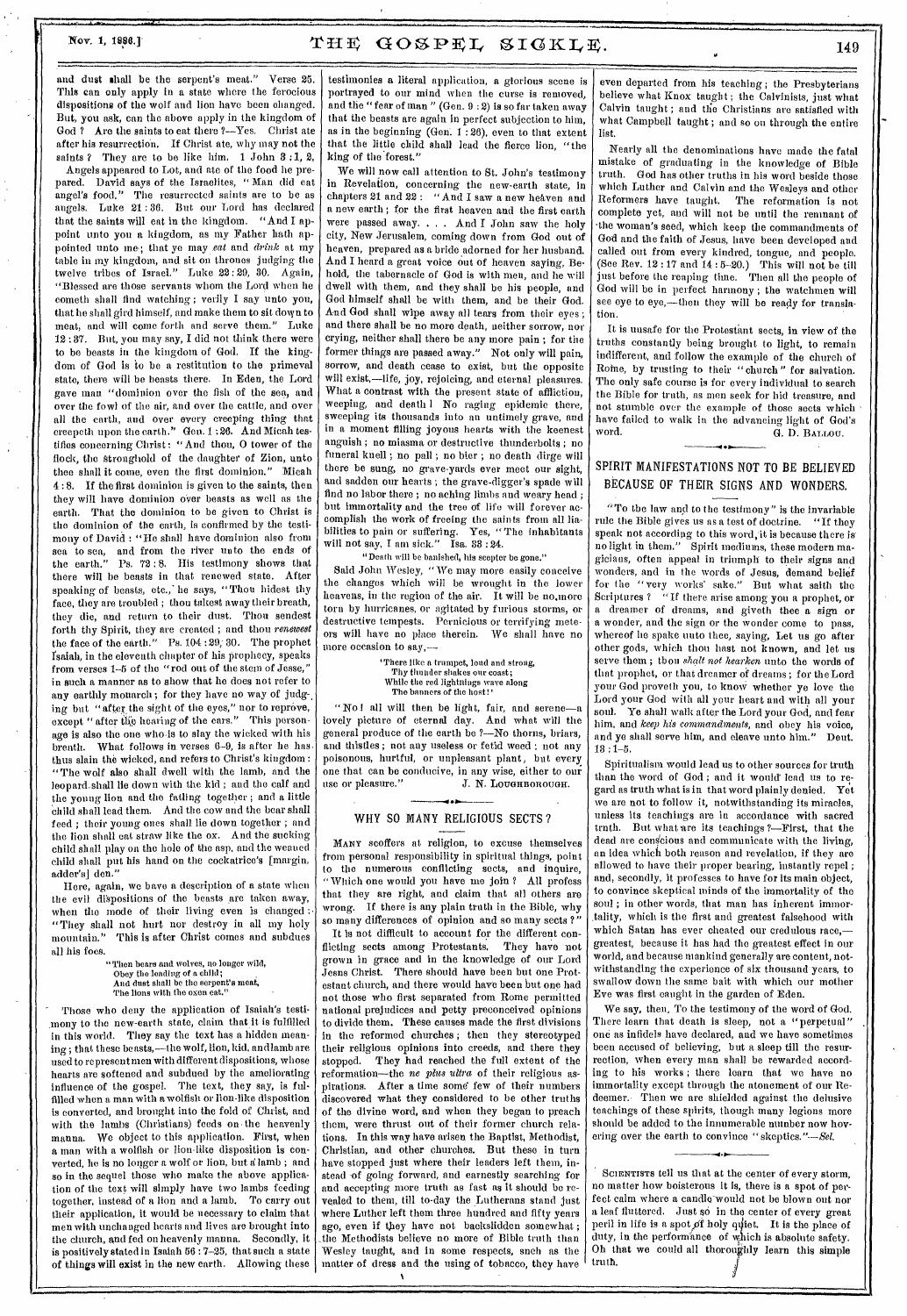# 150  $\text{THE GOSEEL}$   $\text{IGKLE}$ . [Vol. 1.-No. 19.

WHAT CHRIST ABROGATED. \_\_\_\_\_\_

TEXTS: "Do we, then, make void the law through faith? God forbid; yea, we establish the law." Rom. 3:31. " Having abolished in his flesh the enmity, even the law of com-mandments contained in ordinances." Eph. 2:15.

Both these texts are in the New' Testament, and both were written by the same apostle; yet by Christ, and the other declares as positively seeming contradiction to be reconciled  $?$ —By the simple fact that Paul is speaking of two entirely different laws. The first text relates to the deca-Logue ; the second, to the typical law. one asserts that the law has not been abolished that the law has been abolished. How is this

Numerous passages in the New Testament clearly speak of the abolition of the law at the death of Christ. If there were not two laws, then not only the ceremonial law, but the ten commandments and all the moral precepts of the is it reasonable that God should abolish such precepts as these: "Thou shalt love the Lord thy God with all thine heart," " Thou shalt love thy neighbor as thyself," "Thou shalt not kill," etc.?

We will now show that there were two systems of law running parallel from the fall of Adam to the death of Christ, at which time one expired, while the other was confirmed.

In the beginning, man was placed upon probation under such conditions that he could have secured eternal life by simple obedience to God. Adam was given free access to the tree of life and all the trees, except the tree of knowledge of good and evil. Gen. 2: 8-17. As long as he could continue to eat of the tree of life, just so long he would live. Gen. 3: 22.

The clay of his death would not come till the day that he ate of the forbidden fruit. Had he never disobeyed God, he never would have died ; but death came in consequence of sin. Rom. 5 : 12.

If, therefore, man had been obedient to his Creator, he would have secured eternal life by that obedience. Then Christ need not have died to save men; and none of the types and sacrifices of the Old Testament, pointing to the death of Christ, would ever have been instituted. But men having become sinners, it thereby became necessary that Christ should die to redeem them; and as it was to be many ages before the Saviour would come, it became necessary to offer sacrifices as types and shadows of the death of Christ, thereby to show their faith in the coming Re- .deemer. To offer a sacrifice they must have an altar upon which to offer it, and a priest properly set apart to officiate at the altar; this priest must be supported; and, finally, a temple with all its ceremonies became necessary. To regulate all these, a law was needed. Hence the introduction of the law relating to types and shadows, commonly called the ceremonial laW.

The least reflection will show that this law ously transgressed the other, the moral law. Many references to both these laws may be found even in Genesis. Abel offered sacrifices. Gen. 4 : 4. Noah built an altar, and offered upon it Gen. 12: 7, 8. Melchizedek "was the priest of Gen.  $12: 7$ , 8. Melchizedek " was the priest of the most high God" (Gen.  $14: 18$ ), whom Abraham honored, and to whom he paid tithes. Verse 20. This shows that at an early day the Lord had regular ordained priests and a law for their proper maintenance.

References to the moral law, the ten com-<br>mandments, are also found in Genesis. (See chap. 2:  $1-3$ ; 4:8-11; 9: 22-25; 20: 6-9; 31:  $30-32$ ;  $35:1$ ,  $2$ ;  $39:17-20$ , etc.)

DISTINCTION IN THE GIVING OF THE TWO LAWS

Evidently, the Lord designed to mark a plain distinction between the two laws, by the very manner in which he gave them to the people. The decalogue was given in the following manner : (i.) God himself spoke it from heaven with his own voice. Deut.  $4:12, 13. (2.)$  He wrote it twice with his own finger. Ex.  $31:18$ ;  $34:1$ .  $(3.)$  He engraved it upon stone. Ex.  $32:16.$   $(4.)$ It was placed in the ark in the most holy place. Ex. 25: 16, 22; Deut. 10:  $1-5$ .

Now notice how differently the other law was given:  $(1.)$  Moses wrote it out with his own hand. ,See Ex. 24: 15-18; Deut. 31 : 9, 24. (2.) Moses wrote it in a book of parchment. Deut. 31: 24.  $\delta(s)$  Moses spoke this law to the people. Deut.  $\mathbf{I}$ :

 $3-5.$  (4.) This book of the law was then put in the side of the ark. Deut.  $31 : 24 - 26$ .

Old Testament were done away by Christ. But  $\begin{bmatrix} 0 & 0 & 0 \\ 0 & 0 & 0 \end{bmatrix}$  being them precedents statutes, and laws. Thus we see that there was one law in the ark, and another outside the ark; one law on the tables of stone, another in the book; one law written by God, another by Moses; one law spoken by God, another by Moses; one law relating to moral duties, and another to ceremonial ordinances. Who will deny the existence of two laws when the distinction is so plain? And this distinction is everywhere kept up, both in the Old Testament and in the New. Thus, in 2 Kings<br>21: 8, the Lord says, I will establish them " if<br>they will observe to do according to all that I have they will observe to do according to all that I have<br>commanded them, and according to all the law that my servant Moses commanded them,"-a plain distinction between the two. So Neh.  $9:13, 14$ , says that God spoke from heaven "right judgments, and true laws, good statutes and commandments." Then the prophet adds, "and ' commandedst them precepts, statutes, and laws, by the hand of Moses, thy servant." Here we have, first, one set of laws, spoken by the voice of God; then, secondly, another set of laws, by the hand of Moses. This makes it certain that there were two laws given to the people.

In the New Testament the same distinction is always recognized. When circumcision is spoken of, it is called " the law of Moses" (Acts  $15:5$ ); but when the decalogue is spoken of, it is called "the law of God." Rom.  $7:7$ , 22. Every passage which speaks of a law as being done away, refers to the typical law, never to the ten commandments. The whole typical system pointed directly<br>to Christ. Col.  $2:14-17$ . When he came, in to Christ. Col.  $2:14-17$ . When he came, in the very nature of things it must cease. But why should any moral precept be done away there?

In Acts 15 it is plainly taught that there was a certain " law " abolished by the gospel. But it is just as plainly declared to be "the law of Moses " relating to circumcision. Verse 5. Eph. 2 : 15 says that Christ abolished the law of "ordi-<br>nances." Col. 2 : 14-17 speaks of "blotting out the handwriting of ordinances," "which are a shadow of things to come; but the body is of Christ." It- is the typical law, then, that was abolished. All the items mentioned, the meat and drink, the feast days, the new moons, and the yearly sabbaths, are found in the ceremonial law. (See Lev. 23.) Paul, in Hebrews, plainly tells us what law was done away. It was the law relating to the priesthood, chap. 7: 12 ; to the temple, chap.  $9 : 1-8$ ; to the sacrifices, chap. 10:  $x - 5$ ; and to meats and drinks, and divers washings, and carnal ordinances," chap. 9 : so.

The seventh-day Sabbath was an important part of the moral law of ten commandments, hence was not affected by the abolition of the ceremonial system but remains obligatory upon<br>all mankind. D. M. C. all mankind.

never would have existed if man had not previ-  $\begin{bmatrix}$  petually pouring out his golden nood. The spring sum is burnt offerings. Gen. 8:20. So did Abraham.  $\left[\begin{array}{cc}$  influences, as a natural result, cannot help doing  $\text{thy}$ THE sun is full of heat and light, and it asks no questions as to how it shall do good, but is perpetually pouring out his golden flood. The spring that sparkles at the foot of the hill is full ; and asking leave of no one, is forever welling forth its sweet waters. So the Christian, if only full of love of God and man, and shedding around him beni i gninfluences, as a natural result, cannot help doing good. \_\_\_\_\_\_\_\_

References to the moral law, the ten com-<br>mandments, are also found in Genesis. (See  $\int_{\text{mer things are passed away.}}$  Rev. 21:4. The tainly CHRIST'S second coming is near. Who can not love the thought that sin, pain, and death are to be banished from our earth? "And God shall wipe away all tears from their eyes; and there shall be no more death, neither sorrow, nor crying, mer things are passed away." Rev. 21 : 4. The cause of all trial, sorrow, and tears wiped away! Happy thought I Glorious transition from a world of pain and tears to a world of peace and joy ! Can it be that any dislike to hear about such a change ? Only the unregenerate heart can dislike to contemplate this great and glorious change. Reader, do you not long to see the sacred head that wore .the thorny crown ? to see the hands that were pierced for you holding the universal scepter? Would you not love to see Him who was dressed in Herod's faded robe of purple, and 'mocked and spit upon, dressed in the bright robes of a conquering king? His voice will awaken our beloved dead, and restore them to us again never more to be separated from us. In view of all the changes that this great event brings us, how can we help but lift up our heads and rejoice, when nearly all of the signs have been given that proclaim our Saviour's coming near? I



THE COMING OF THE LORD DRAWETH NIGH." JAMES 5:8.

BY-ELD. L. D. SANTEE.

THE mourner's sobbings reach the pitying skies: From darkened dwellings tears and prayers arise To Him in whom the stricken heart can trust, To Him that watches o'er our precious dust.<br>Is there no sunrise on earth's deepening gloom <del>?</del><br>Is there no Saviour that can ope the tomb ? A whisper runs along the listening sky- "The coming of the Saviour draweth nigh."

Oh, wondrous coming I Darkened sun and moon Have told its nearness and the old world's doom. grand event I The heavens and falling stars Herald the Judgment and earth's closing wars, And rich rewards for all the pure in heart, Who for the truth have nobly borne their part; Soon shall they enter paradise on high  $-$ <br>"The coming of the Saviour draweth nigh."

O paradise of  $\text{God}$  ! no pain nor sin Can mar the purity that reigns within; No tears are there I no tired or weary feet; But all the loved around the throne shall meet. 0 heaven of God I my being longs for thee-Longs for the change to immortality. We watch with eager eyes earth's changing sky To greet that welcome coming, now so nigh.

# **4**  HOW TO COME TO CHRST. OME TO

#### BY ELD. T. H. GIBBS.

"FOR God so loved the world, that he gave his only begotten Son that whosoever believeth in 'him should 'not perish, but have everlasting life." John 3 : 16. What text contains more consolation to the anxious inquirer than these words, which are full of tenderness, sympathy, and encouragement I One of the best arguments in favor of Christ's work is that it adapts itself to the wants of a fallen race.

Paul informs us, in Rom. 5 : 18, 19, how man became estranged' from his Maker, and also what restores his fellowship with him : "Therefore, as by the offense of one judgment came upon all men to condemnation ; even so by the righteousness of one the free gift came upon all men unto justification of life. For as by one man's disobedience many were made sinners, so by the obedience of one shall many be made righteous." Hence we one shall many be made righteous." Hence we are benefited by virtue of Christ's obedience; and this is accomplished by our recognizing it and then being obedient ourselves. To acceptably recognize his work, is to carry out the instruction of Peter to the multitude, of Paul to the jailer, and of Philip to the eunuch ; viz., repent of sin and be baptized.

. is a simple one, and comes within the comprehen- The act of confessing and putting away our sins sion of all; yet this work has a depth that is often overlooked. Our Saviour says, "Therefore if thou bring thy gift to the altar, and there rememberest that thy brother bath aught against thee ; leave there thy gift before the altar, and go way ; *first be reconciled to thy brother,* and then come and offer thy gift" (Matt. 5 : 23, 24), " forgiving one another, *even as* God for Christ's sake bath forgiven you.*"* Eph. 4 : 32. Pardon, full and free, reconciliation without money or price, but upon the conditions named,-when these have been faithfully fulfilled, may we not claim the promise, exercising faith that we are forgiven  $\imath$  —We certainly can.

How forcible are the words of Isaiah in describmg the condition of men before they come to Christ : "But the wicked are like the troubled sea, when it cannot rest, whose waters cast up mire and dirt. There is no peace, saith my God, to the wicked." Chap. 57 : 20, 21. How dark, how corrupt the mind of man can become when under Satan's control ! how restless ! how agitated 1 Like the angry sea lashing the beach, so the conscience-smitten sinner is lashed and driven by his compunctions. But the righteous are not so; their peace is "as a river," calm and peaceful, and their "righteousness as the waves of the sea," continuously coming in. " Come unto me, all ye that labor and are heavy laden, and I. will give you rest."

Are not these contrasts sufficient inducement for us to come to Christ ? Oh, why cannot all see these beauties, and flee from the wrath to come, when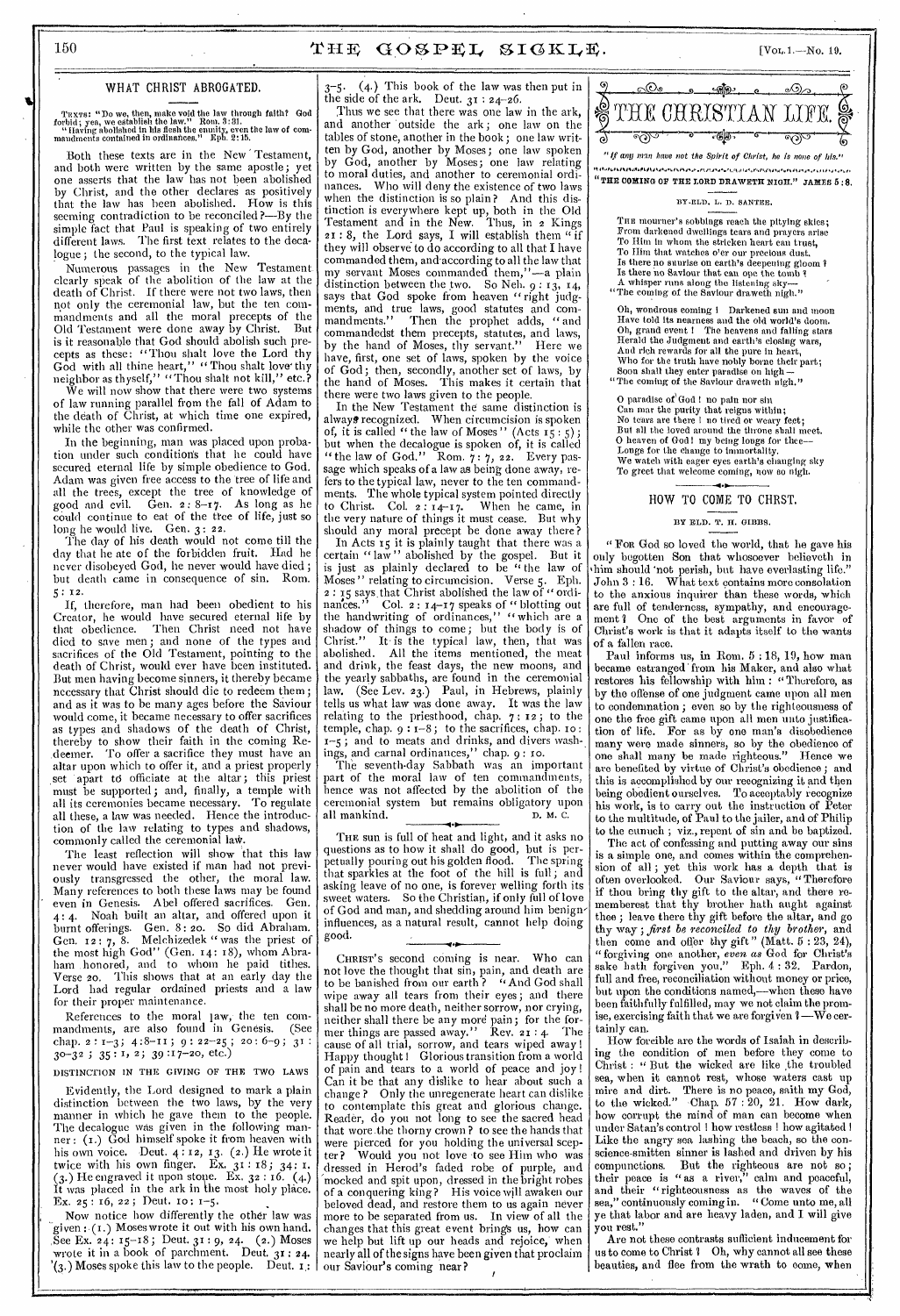## Nov. 1, 1886.] THE  $GOSPEL$ ,  $SIGKLE$ . 151

the way is so plain, 'the cost so little, and the reward so great! In contemplating these things, we are not surprised at John's breaking forth in wonder, "Behold, what manner of love !" as he reasons of the richness and fullness of this work.

### "NOT MANY WISE."

#### BY MRS, A. W. HEALD.

IN reviewing the history of God's dealings with his people, we find that in all eggs he has revealed himself especially to the few, not to the learned. In the time of the flood, only one man was thus favored. " Noah, being warned of God, . . . condemned the world, and became heir of the righteousness which is by faith," Beb, 11 : 7. When God would prepare a nation to receive and preserve his truth and to inherit the promised land, he called but one man, from Ur of the Chaldees, a heathen nation.

Our Saviour passed by the learned Jewish rabbis, and called "the twelve" from the humbler walks of life, choosing as his witnesses plain fishermen of Galilee and a hated publican. The proud Pharisees refused to accept the truth from these lowly followers. When the blind beggar had received sight, and had borne his testimony concerning the power of Christ, they said, "'Thou wast altogether born in sins, and dost thou teach us  $i'$ John 9: 34. They said of the Saviour, "Whence hath this man this wisdom, and these mighty works? Is not this the carpenter's son I" Matt. 13 : 54, 55. " Can there any good thing come out of Nazareth ?" John 1 : 46.

We may inquire, Why has God thus " chosen the foolish things of the world to confound the wise, and the weak things of the world to confound the things which are mighty?" Paul has plainly given the reason : "The things which are despised, bath God chosen . . . that *no flesh should glory in his presence. . .* That, according as it is written, He that glorieth, let him glory in the Lord." 1 Cor. 1 :  $28-31$ .

"How hardly shall they that have riches enter into the kingdom of God 1" But there is also a pride of intellect which is as directly opposed to the spirit of the meek and lowly Jesus, as the pride begotten of wealth. Indulged, it will just as surely exclude the soul from heaven. Pride is hateful to the Lord ; for it renders man blind to spiritual truth. It is written, "Not many wise men after the flesh, not many mighty, not many noble, are called" (1 Cor. 1 : 26) ; "for the wisdom of their wise men shall perish, and the understanding of their prudent men shall be hid" (Isa.  $29: 14)$  ; for "lo, they have rejected the word of the Lord ; and what wisdom is in them ?" Jer. 8:9. "Pro. fessing themselves to be wise, they became fools." Rom. 1 : 22.

In the light of these declarations of the revealed word, we may clearly see that the precious truths of the gospel could not safely be intrusted to the " wise mon after the flesh." Hence, the joyful ex-clamation of Jesus, *" I thank thee,* 0 Father, Lord of heaven and earth, that thou hast hid these things from the wise and prudent, and hast revealed them unto babes ; even so, Father ; for so it seemed good in thy sight."

## HUMAN NATURE.

#### BY ELIZA H. MORTON.

IT is a true saying that human nature is the same in all ages ; and experience and careful observation have demonstrated that things are so set one against another that there is not much difference in the natural goodness of mankind. Human depravity runs in different channels, and is made manifest according to the disposition of the individual. What to one man is an almost overmastering temptation, strong as a rushing whirlpool in its power, to another, of a different temperament, is as a cobweb that may be lightly brushed away. It is not well harshly to judge a fallen brother, even though his sin may seem more enormous than 'our own. The pressure of peculiar circumstances may yet develop in us faults of which we now . have no knowledge, from the contemplation of which wo would shrink in horror.

Satan is a diligent student of human nature. For cultivated minds he prepares the most alluring temptations, and presents them in the most refined forms. Clothed in garments of light, sin stands

at the door, and too often enters the chambers of the heart in the most imperceptible and insidious manner. Coarser minds are captivated more easily, and hence less delicacy is needed in the manner of approach. But in either case resistance requires an equal amount of moral power and divine help.

•

God allows evil influences to be brought to bear upon his people, so ordering circumstances as to bring every weak point of character to the surface. He does this in order to develop what is in the heart, and to show his children the need of divine help and the power of almighty love.

There is no man that liveth and sinneth not." Failure does not always mean defeat ; for some fall only to rise stronger than before. Coleridge fall only to rise stronger than before. Coleridge says that good and bad men are each less so than they seem. It is true that what to our eyes may seem a flaw ruining the character, may in the eyes of God be but a stain to be washed away in the blood of Christ, a mistake to be atoned for by an after life of devotion and usefulness; for,

"He who with oaths his Master thrice denied, Learned his own frailty, and was purified!<br>So he who errs and yet repents his sin,<br>Hath greater power all erring hearts to win.<br>Who longest and who farthest went astray<br>Can better point the perils of the way."



no Brief mention of work done and results accomplished by Seventh-day Adventists, in different parts of the field, according to reports received since our last issue :—

DAKOTA.—Sabbath-school organized at Gayton, also at Hoop ;. several converts reported in Emmons at Roop; several converts reported in I county, and the work generally prosperous.

EUROPE.—B. L. WHITNEY gives extended and cheering reports of the progress of the cause in various parts of Europe, especially in Switzerland.

GEORGIA.—C. H. Bliss holds tent meetings at Marietta, with a good attendance and interest.

IowA..—Meetings at Winthrop continue with unabated interest, thirteen converts receive baptism, and forty-two sign the church covenant.

INDIANA.—Camp-meeting held at Wabash proves very successful, forty-three believers receive baptism.

KANSAS.—Meetings held at Tecumseh, also at Colony ; at the latter place twenty-eight believers sign the church covenant, and are ready for church organization, Sabbath-school organized at that place ; meetings held at Reeve ; the number of believers at Topeka increased to fifty-six, and steps taken to erect a church ; twenty converts receive baptism at the camp-meeting held at Chanute.

LOUISIANA.—Meetings held at Marthaville, and sixteen converts reported as one result of the same.

MISSOURI.—State camp-meeting held at Harrison- 'Title is largely attended, thirty-three converts being baptized.

MAINE.—Interesting meetings held at Cornville ; three additions to the church at Crotch Island, and two at Portland.

*MICHIGAN.* —Ten converts baptized at Battle Creek ; church at Alma receives two accessions ; interesting meetings held with the church at Nadeau and Stephenson.

MINNEsom.—H. F. Phelps holds meetings with the churches at St. Cloud, Crow Wing, Elm Dale, Brainerd, and Little Falls, and reports good interest and favorable condition generally ; eight converts baptized at Sauk Center.

NEVADA.—Annual camp-meeting held at Dayton. NEBRASKA.—Church at Culbertson receives two new members.

NEw Yonx.—Tent meetings continued at Watertown, and several new converts reported.

NORWAY.—Encouraging reports received of -the progress of the work in various parts of this country. Onio.—Eighteen believers reported at Washington

C. H. as a result of protracted meetings. PENNSYLVANIA.—Tent meetings held at Middletown, Shoustown, and Darlington ; three converts baptized at Seventy Six, four at Clinton, and ten at Pittsburg.

TENNESSEE.—Tent meeting held at Graysville, re-sulting in several conversions, Sabbath-school organized at that place, thirteen sign the church covenant ; tent meeting and camp-meeting held at Paris. VIRGINIA.—Five converts receive baptism at Marksville, and are added to the church.

WASHINGTON TERRITORY.---Church at Linden receives four new members, the erection of a church begun at that place.

WISCONSIN.—Thirty-seven converts sign the church covenant at Sextonvillc ; Eld. I. Sanborn holds meetings with, the churches at River Falls, Knapp, and Beldenville.

WEST VIRGINIA.—Five additional converts at Paw Paw ; ten believers baptized at Kanawha Station ; membership of church at that place increased to fiftyseven ; meetings held in Marion county.

#### The Theological World.

....The *Missionary Herald* says the Turkish government is increasing in hostility to mission schools.

....Dr. Lansdell, the English missionary, in a single year distributed no less than 56,000 Bibles among the exiles in Siberia.

....A band of Greek brigands recently captured an arch-bishop of the Greek Church, for whose release they demand a large ransom.

....The American Bible Society's receipts for September were \$18,077.93; the issues from the Bible House for the month were 82,276.

...By the annexation of two cities to a military district in Russia, 16,000 Jews are driven into exile, as Jews are for-bidden to dwell in that district,

.The Evangelical Alliance has issued its fortieth annual invitation for the Week of Prayer, Jan. 2-9, 1887, with the topics for the successive days of the week.

..Rev. C. H. Spurgeon has, up to the present time, admitted into membership 10,000 persons in connection with the work of the Metropolitan Tabernacle and its missions.

....The New York *Observer* says: "The Jesuits can do a great service to any country in which they may have planted themselves, by quiting it entirely. This is the sole service they can render."

....It is a remarkable fact that upon the long roll of 6,281 Presbyterian churches, there are only 15 with a larger mem-bership than at Chefoo, China, which is composed entirely of converted heathen.

....The London *Standard* reports that the number of Roman Catholics in China has fallen off from four million to four hundred thousand within a little over a year. This defection is largely owing to their hostility to the French.

....The Salvation Army, meetings at Forreston and Bailey-<br>ville, Iil., have been interfered with, and rioting has re-<br>sulted. Captain Mills, of the Salvation Army, fied to Free-<br>port from Baileyville, alleging that his lif

.... The West Jersey Presbytery, at their recent session, unanimously adopted a resolution declaring that all church members signing applications for license to sell liquor, are subjects for discipline, and should be censured or suspended.

....Three Mormon bishops from Arizona, confined in the house of correction at Detroit, Mich., for about twenty months, under conviction for polygamy, have been pardoned by President Cleveland, and released.

...November 16 to 20 there will be a Premillennial Concrence in Chicago. It will be attended by prominent men<br>rom the Baptist, Methodist, Presbyterian, Congregational, ference in Chicago. It will be attended by prominent men<br>from the Baptist, Methodist, Presbyterian, Congregational,<br>and Reformed Episcopal Churches, as in these churches<br>there are many who believe in the soon coming of Chr

....It is said that the pope has taken steps to pay off the debt of \$4,000,000 of the late Archbishop Purcell. By courtesy, the Archbishop's deficiency is called "a debt;" if he had been a bank cashier, it would be called embezzlement; its true name is stealing (and that from the poor), to which the Catholic Church has been a party all these years. The pope has been forced to take action by the indignation of the poor Catholics who were robbed.

....A Canadian member of Parliament, named Monk, is<br>forming a company with a capital of \$10,000,000, and proforming a company with a capital of \$10,000,000, and pro-poses buying the territory of Palestine. Subscriptions already amount to \$1,500,000. His idea is that Palestine is<br>the center of the earth geographically, as well as the center<br>of population. He believes that the time has come to ful-<br>fill the prophecy of Isaiah, when the civili

....The Moravians, those bold pioneers, have penetrated to the frontiers of Thibet, and are settled at Kyelang, in the province of Lahoul, and Poo, in the province of Kunawar.<br>There, from ten to twenty thousand feet above the sea, they are holding their ground and setting their face toward .the last closed door of Asia. Their nearest neighbors on the mission field are at Kotghur, distant thirteen days' Journey.

## THE AMERICAD SENTIDEL. , AN EIGHT-PAGE MONTHLY JOURNAL,

DEVOTED TO

The defense of American Institutions; the preservation of 'the United States Constitution as it is, so far as regards religion or religious tests; and the maintenance of human rights, both civil and religious.

It will ever be uncompromisingly opposed to anything tending to-ward a union of Church and State, eithtr in name or in fact.

Single Copy, per year, post-paid, - - - - 50 cents.<br>To Foreign Countries, single copies, post-paid, 2s. To Foreign Countries, single copies, post-paid,

Address, AMERICAN SENTINEL,